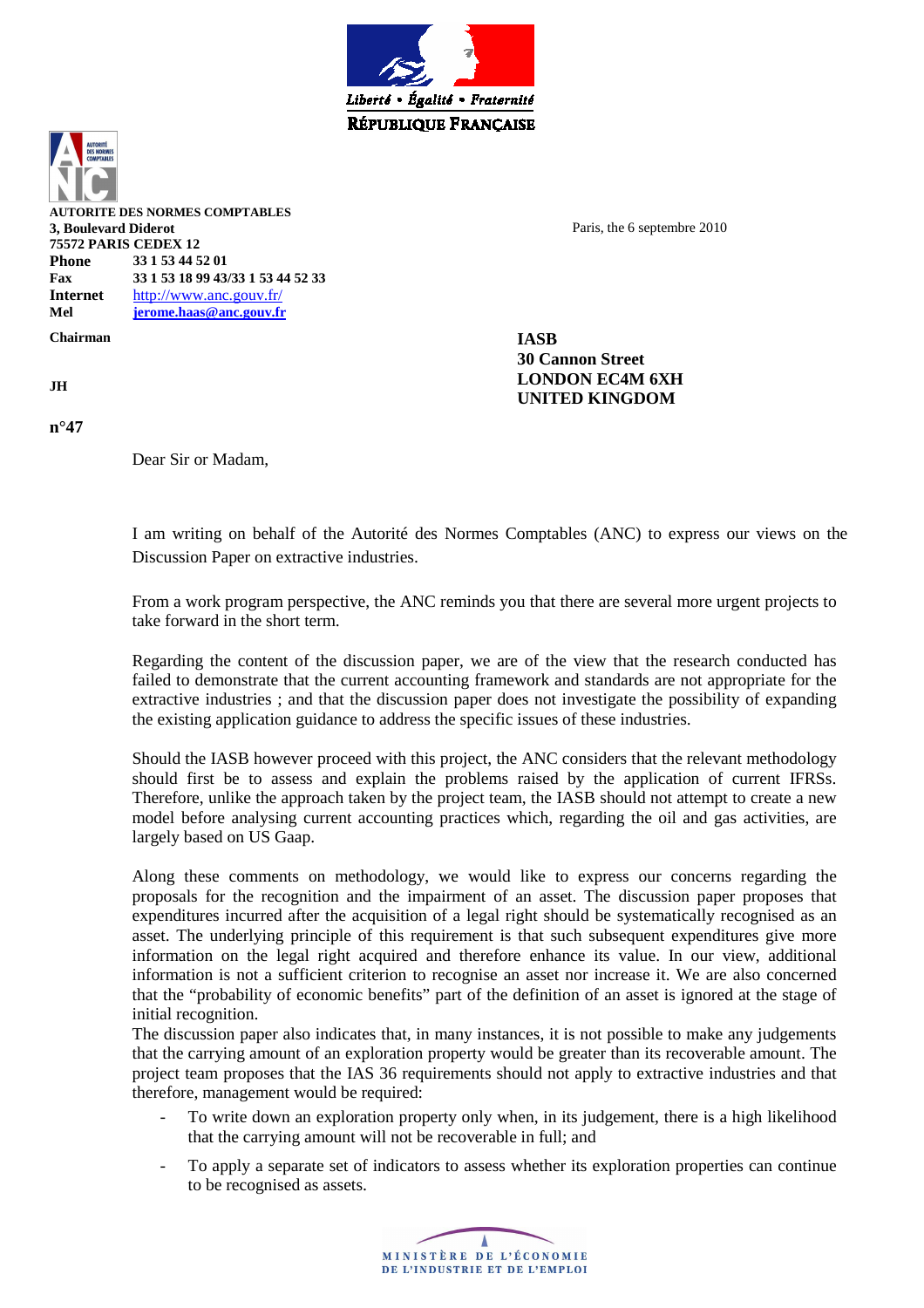We think that this is an inappropriate model, which postpones unduly the recognition of impairment as it requires the probability that the asset is not recoverable to be high. This model may also result in less comparable information, as no details are given regarding the separate set of indicators to be applied leading to similar situations being judged differently.

Regarding the proposed disclosures, we think that the research conducted by the project team is interesting but should be completed by a more extensive analysis to conclude on the more appropriate placement of the information related to quantities of reserve (in or out of the notes to financial statements). More insight on how users may use this information would also be very useful in this respect.

Finally, we do not agree with the discussion paper proposal regarding disclosure of the current value of reserves. We would suggest maintaining the consistency with the rationale that lead the project team not to recommend a current value measurement for the assets in the balance sheet.

Our detailed answers to the discussion paper's questions are set out in the appendix I.

If you have any questions concerning our comments, we would be pleased to discuss them.

Yours sincerely,

 $\frac{1}{2}$ 

Jérôme HAAS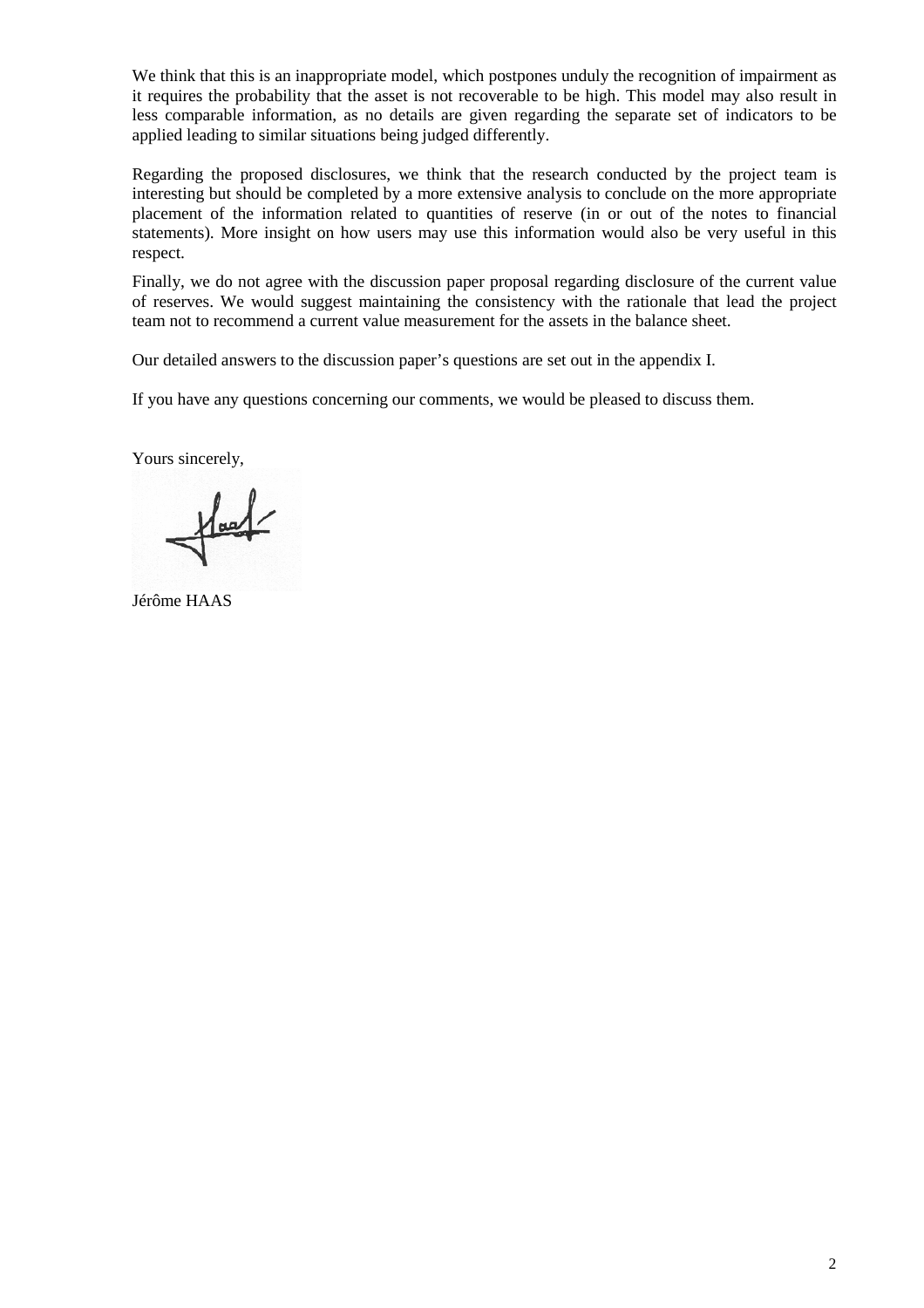#### **Appendix I**

#### **Detailed comments**

### *Question 1*

*In Chapter 1 the project team proposes that the scope of an extractive activities IFRS should include only upstream activities for minerals, oil and natural gas. Do you agree? Are there other similar activities that should also fall within the scope of an IFRS for extractive activities? If so, please explain what other activities should be included within its scope and why.* 

In our view, the central question is not whether other similar activities should fall within the scope of an IFRS for extractive activities but rather to assess if a specific IFRS is needed for the main extractive activities.

IFRS 6 is clearly a transitory standard that includes exemptions from other existing IFRSs and allows for significant flexibility in the choice of accounting policies whether related to the recognition of expenditures as assets or to the assessment of impairment.

Therefore, in the context of a fundamental review of IFRS 6, it would be useful to perform an analysis of existing IFRS standards and identify the areas where specific features of the extractive industries are not properly addressed. Based on such analysis, it would be easier to identify whether either a new specific standard is needed or some amendments of standards and expanded application guidance could provide a relevant solution. In this respect, an overview of current accounting practices may be useful for new proposals. This may include a review of US GAAP literature as much as it is widely applied by the oil and gas industry.

Should the need of a specific standard be confirmed, we are of the view that any exclusion of the scope regarding similar activities should be justified. Regarding the discussion paper section on the scope, we think that the scoping out of the production of geothermal energy and the extraction of minerals from seawater is not sufficiently explained.

# *Question 2*

*Also in Chapter 1, the project team proposes that there should be a single accounting and disclosure model that applies to extractive activities in both the minerals industry and the oil and gas industry. Do you agree? If not, what requirements should be different for each industry and what is your justification for differentiating between the two industries?* 

As indicated above, the discussion paper has not sufficiently explained why an activity-specific standard is needed. Before any conclusion in favour of a single accounting and disclosure model for both industries is reached, the project should identify the similarities and differences of both industries, and between these industries and other industries. The project should then address the common accounting issues that are not appropriately addressed by current standards.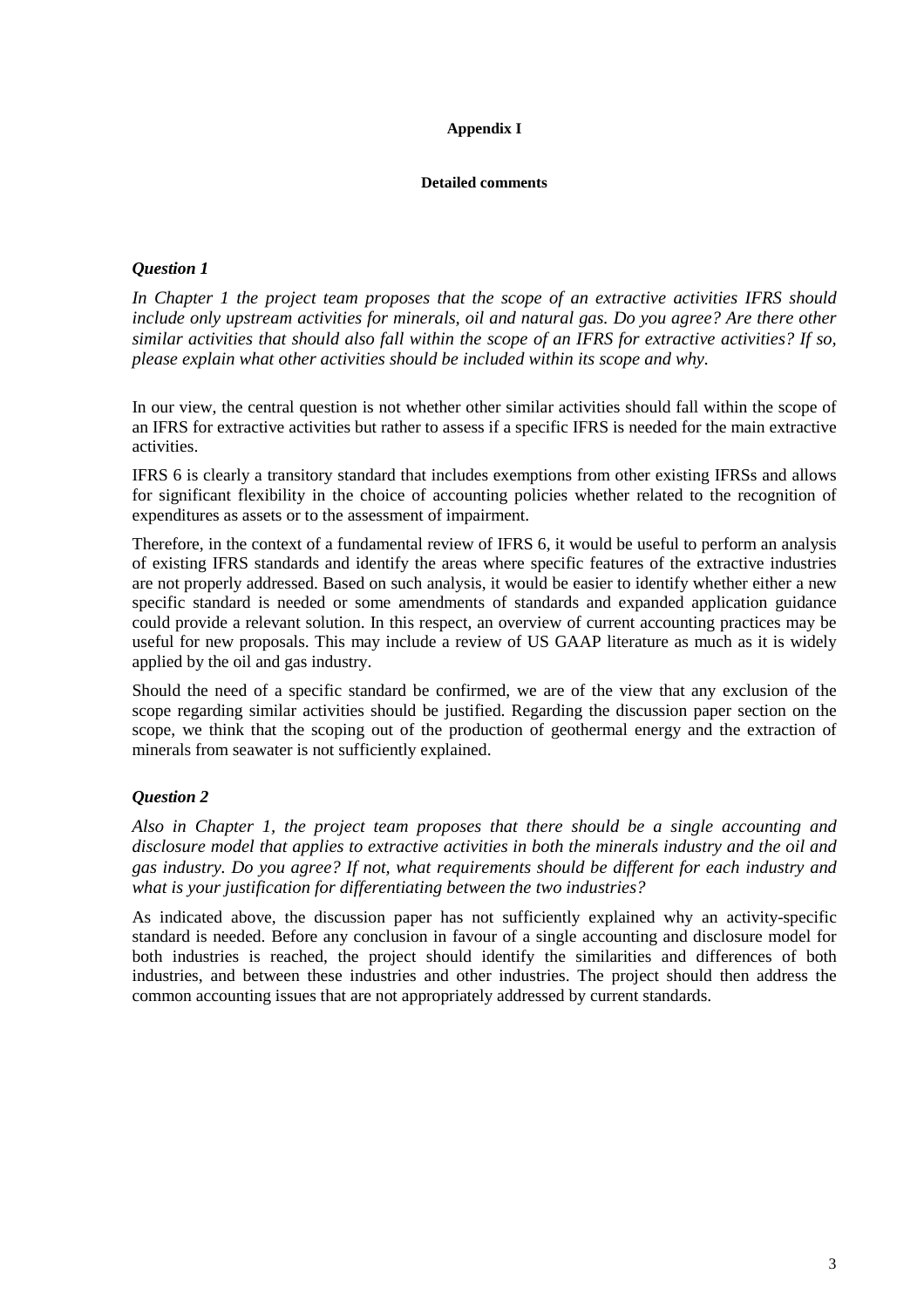*In Chapter 2 the project team proposes that the mineral reserve and resource definitions established by the Committee for Mineral Reserves International Reporting Standards and the oil and gas reserve and resource definitions established by the Society of Petroleum Engineers (in conjunction with other industry bodies) should be used in an IFRS for extractive activities. Do you agree? If not, how should minerals or oil and gas reserves and resources be defined for an IFRS?* 

We acknowledge that information about reserves and resources are important information in the extractive industries and understand that the project team proposal aims to support definitions that are widely used by the industries.

However, even if the CRIRSCO and SPE definitions may currently benefit from a wide acceptance within the extractive industries, they are not suited for an accounting standard setting as expected from the IASB because they comprise too much geological technical features and are largely beyond general principles. IFRSs are conceived to be an independent set of standards and in this respect it is not desirable that some of its requirements refer explicitly to guidance developed elsewhere.

This is the reason why we favour principle-based definitions developed by the IASB which does not prevent the IASB from drawing on the work already done by the CRIRSCO and SPE.

In practice and for implementation purposes, it would be up to management to select industry developed guidance to the extent that it is consistent with the IASB definitions.

### *Question 4*

*In Chapter 3 the project team proposes that legal rights, such as exploration rights or extraction rights, should form the basis of an asset referred to as a 'minerals or oil and gas property'. The property is recognised when the legal rights are acquired. Information obtained from subsequent exploration and evaluation activities and development works undertaken to access the minerals or oil and gas deposit would each be treated as enhancements of the legal rights. Do you agree with this analysis for the recognition of a minerals or oil and gas property? If not,what assets should be recognised and when should they be recognised initially?* 

We are concerned about several proposals of the discussion paper regarding the recognition of upstream expenditures as an asset. Our main comments are the following:

The discussion paper refers to both the current framework and to recent projects of the IASB which include the probability assessments in the measurement of an asset or liability rather than determining whether that asset or liability should be recognised. Regarding this issue, we are strongly opposed to the shift of the probability assessment from the recognition phase to the measurement phase.

We understand the continuum asset as a concept that permits to systematically recognise post legal rights expenditures as a component of the legal right asset. In this respect, we remind the IASB that in other industries, expenditures on research activities are recognised as an expense when incurred and an intangible asset arises only from development activities and to the extent that several conditions are fulfilled. These general principles are the opposite of the systematic allocation of expenditure to a legal right proposed by the project team.

We are also not convinced that the costs resulting in additional information about the potential of the legal right correspond to an enhancement of the legal right that should increase its value. For instance, the additional information obtained may be unfavourable at a certain point in time but afterwards it may be either more favourable or less favourable. Therefore, it is difficult to equate the reduction of the uncertainty to an increase of the legal right value.

In summary, we think that the discussion paper proposals lead to recognise subsequent expenditures too early as assets which make more crucial the issue of impairment. We are thus opposed to such an approach which systematically qualifies such subsequent expenditures as assets in their own rights. We would favour an approach where the probability of future economic benefits is a criterion for the initial recognition within assets as per the current framework asset definition.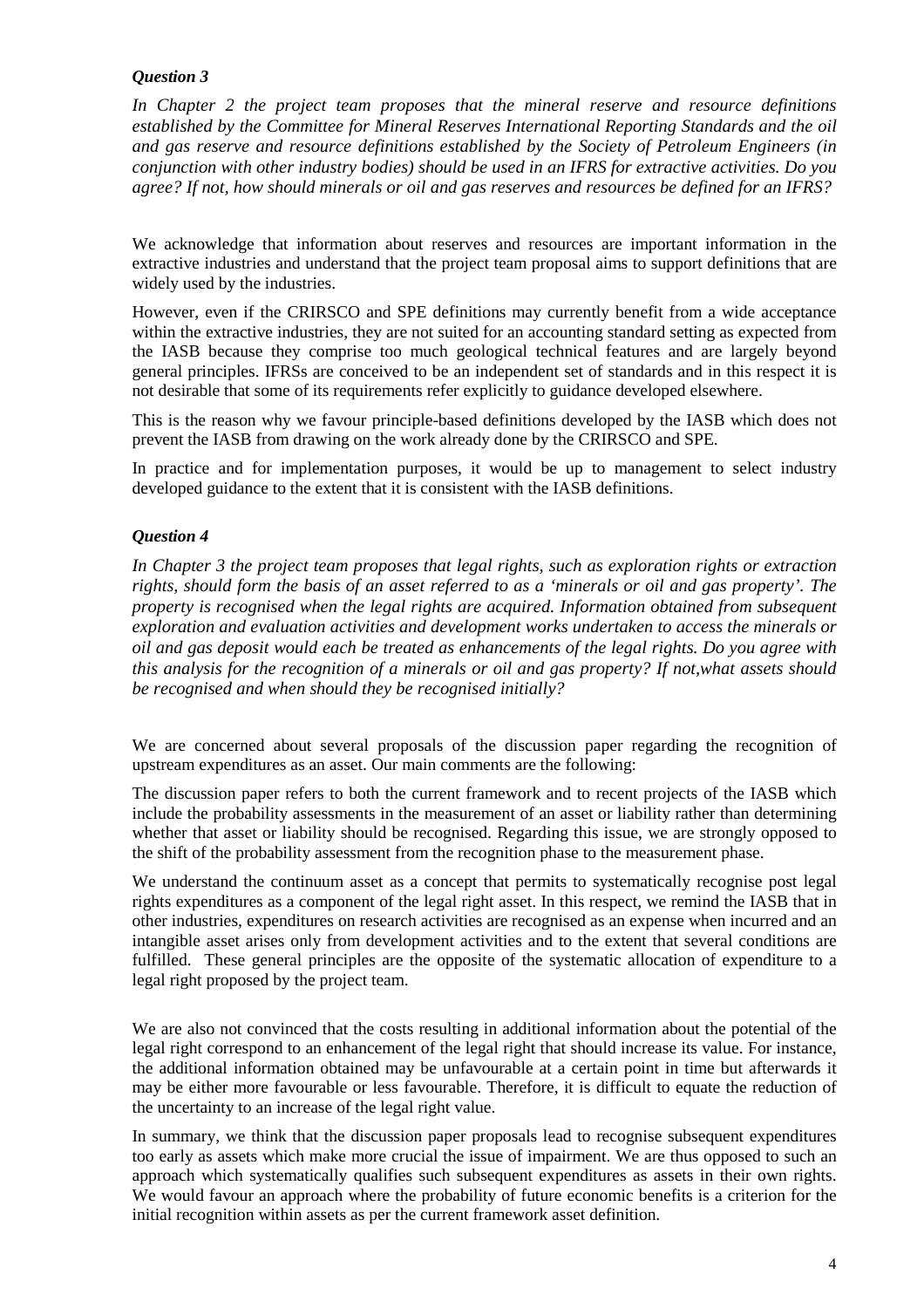*Chapter 3 also explains that selecting the unit of account for a minerals or oil and gas property involves identifying the geographical boundaries of the unit of account and the items that should be combined with other items and recognised as a single asset.* 

*The project team's view is that the geographical boundary of the unit of account would be defined*  initially on the basis of the exploration rights held. As exploration, evaluation and development *activities take place, the unit of account would contract progressively until it becomes no greater than a single area, or group of contiguous areas, for which the legal rights are held and which is managed separately and would be expected to generate largely independent cash flows.* 

*The project team's view is that the components approach in IAS 16 Property, Plant and Equipment would apply to determine the items that should be accounted for as a single asset.* 

*Do you agree with this being the basis for selecting the unit of account of a minerals or oil and gas property? If not, what should be the unit of account and why?* 

The discussion paper does not elaborate on the reasons for which the concept of unit of account is necessary in the context of extractive industries. We do not understand either where its practical consequences stand. More details would have been useful to explain for example the consequences of the change in the boundaries of a unit of account as exploration progresses and to explain how the IAS 16 component approach would continue to apply.

Beyond these comments, we would favour that such concept be dealt within a larger project as we see no reason to address it only within the boundaries of a specific industry.

#### *Question 6*

*Chapter 4 identifies current value (such as fair value) and historical cost as potential measurement bases for minerals and oil and gas properties. The research found that, in general, users think that measuring these assets at either historical cost or current value would provide only limited relevant information.* 

*The project team's view is that these assets should be measured at historical cost but that detailed disclosure about the entity's minerals or oil and gas properties should be provided to enhance the relevance of the financial statements (see Chapters 5 and 6).* 

*In your view, what measurement basis should be used for minerals and oil and gas properties and why? This could include measurement bases that were not considered in the discussion paper. In your response, please explain how this measurement basis would satisfy the qualitative characteristics of useful financial information.* 

We do not agree with the project team's assumptions according to which fair value is more consistent with the objective of providing financial information.

Fair value and current value measurement have not been retained by the project team in their final proposal due to the uncertainty associated with many of the required inputs. We do not think that the degree of certainty in the fair value or current value measurement is the only criteria to choose the measurement attribute for operating assets. Should the IASB add the extractive industries project to its agenda, we would remind it that a current value or fair value measurement requirement for assets would not be relevant since not justified by the business model of these industries. It would not be consistent either with the requirements for non-financial assets in most other industries.

In summary, we do not agree that historical cost should be required based on a "least harm" assessment. On the contrary, we are of the view that amortised cost is the most suitable attribute for measuring operating assets of the extractive industries.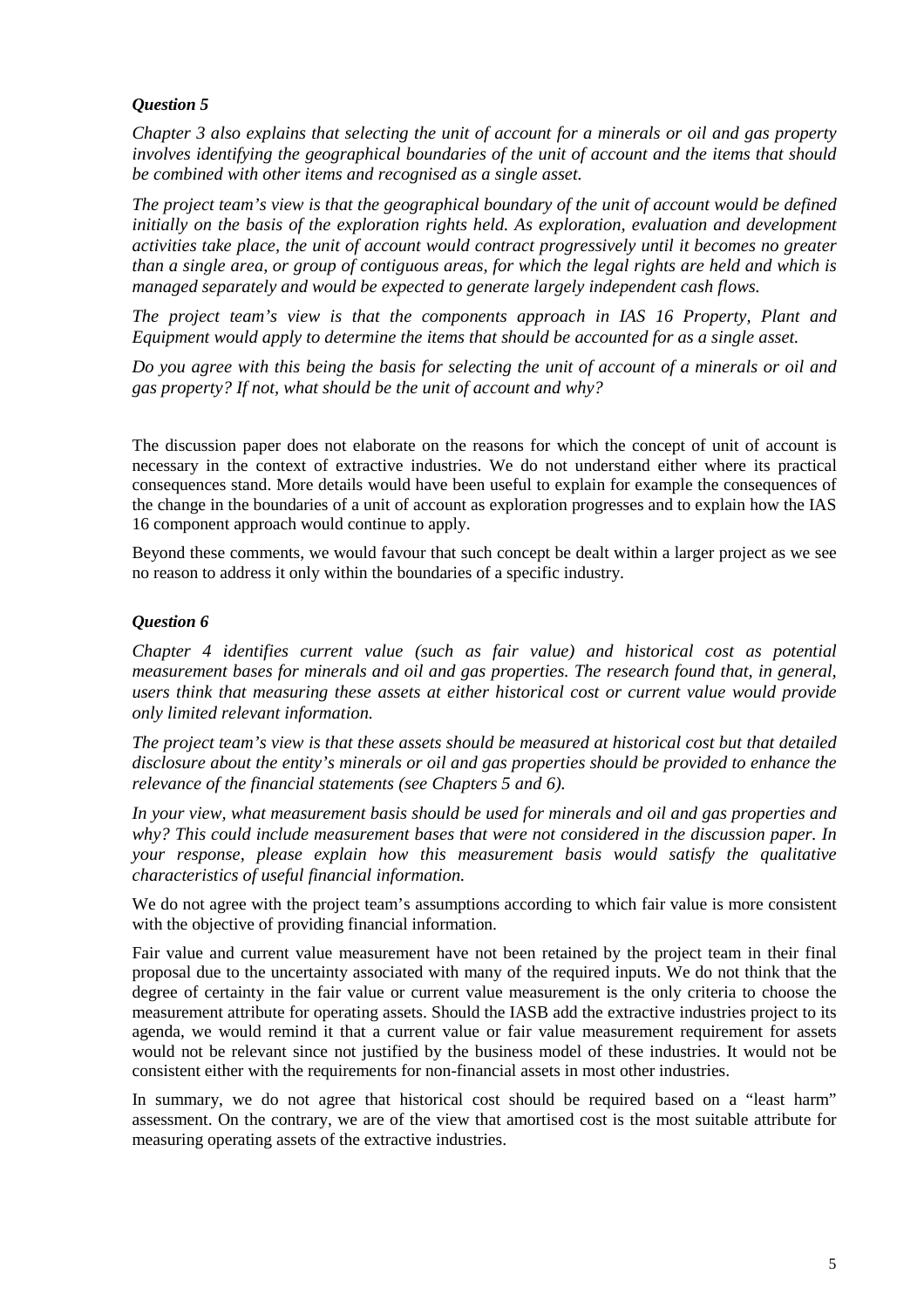*Chapter 4 also considers various alternatives for testing exploration properties for impairment. The project team's view is that exploration properties should not be tested for impairment in accordance with IAS 36 Impairment of Assets. Instead, the project team recommends that an exploration property should be written down to its recoverable amount in those cases where management has enough information to make this determination. Because this information is not likely to be available for most exploration properties while exploration and evaluation activities are continuing, the project team recommends that, for those exploration properties, management should:* 

*(a) write down an exploration property only when, in its judgement, there is a high likelihood that the carrying amount will not be recoverable in full; and (b) apply a separate set of indicators to assess whether its exploration properties can continue to be recognised as assets.* 

*Do you agree with the project team's recommendations on impairment? If not,what type of impairment test do you think should apply to exploration properties?* 

The discussion paper indicates that until sufficient information is available to evaluate the exploration results and reach a conclusion on whether economically recoverable quantities of mineral or oil and gas have been found, it is not possible to make any judgements that the carrying amount of an exploration property (ie the cost of the exploration rights and any subsequent exploration and evaluation activities) would be less than its recoverable amount. The project team proposes that the IAS 36 requirements should not apply to extractive industries. Therefore, management would be required:

- To write down an exploration property only when, in its judgement, there is a high likelihood that the carrying amount will not be recoverable in full; and
- To apply a separate set of indicators to assess whether its exploration properties can continue to be recognised as assets.

We think that the difficulties to assess the recoverable amount of the properties as identified by the project team are largely a consequence of capitalising expenditures without applying the "probability of economic benefits" criteria.

We also think the proposed model postpones unduly the recognition of impairment as it requires the probability that the asset is not recoverable to be high. This model may also result in less comparable information, as no details are given regarding the separate set of indicators to be applied leading to similar situations being judged differently.

We would then recommend stricter criteria to be applied for the initial recognition as an asset and industry-specific clarification or guidance be provided to apply the existing main principles of IAS 36. In this respect, the amendment of IAS 36 may include a list of indicators of impairment, a guidance to determine the level at which the impairment should be performed, and also illustrative examples.

### *Question 8*

*In Chapter 5 the project team proposes that the disclosure objectives for extractive activities are to enable users of financial reports to evaluate:* 

*(a) the value attributable to an entity's minerals or oil and gas properties;* 

*(b) the contribution of those assets to current period financial performance; and* 

*(c) the nature and extent of risks and uncertainties associated with those assets.* 

*Do you agree with those objectives for disclosure? If not, what should be the disclosure objectives for an IFRS for extractive activities and why?* 

We do not have comments regarding these general objectives.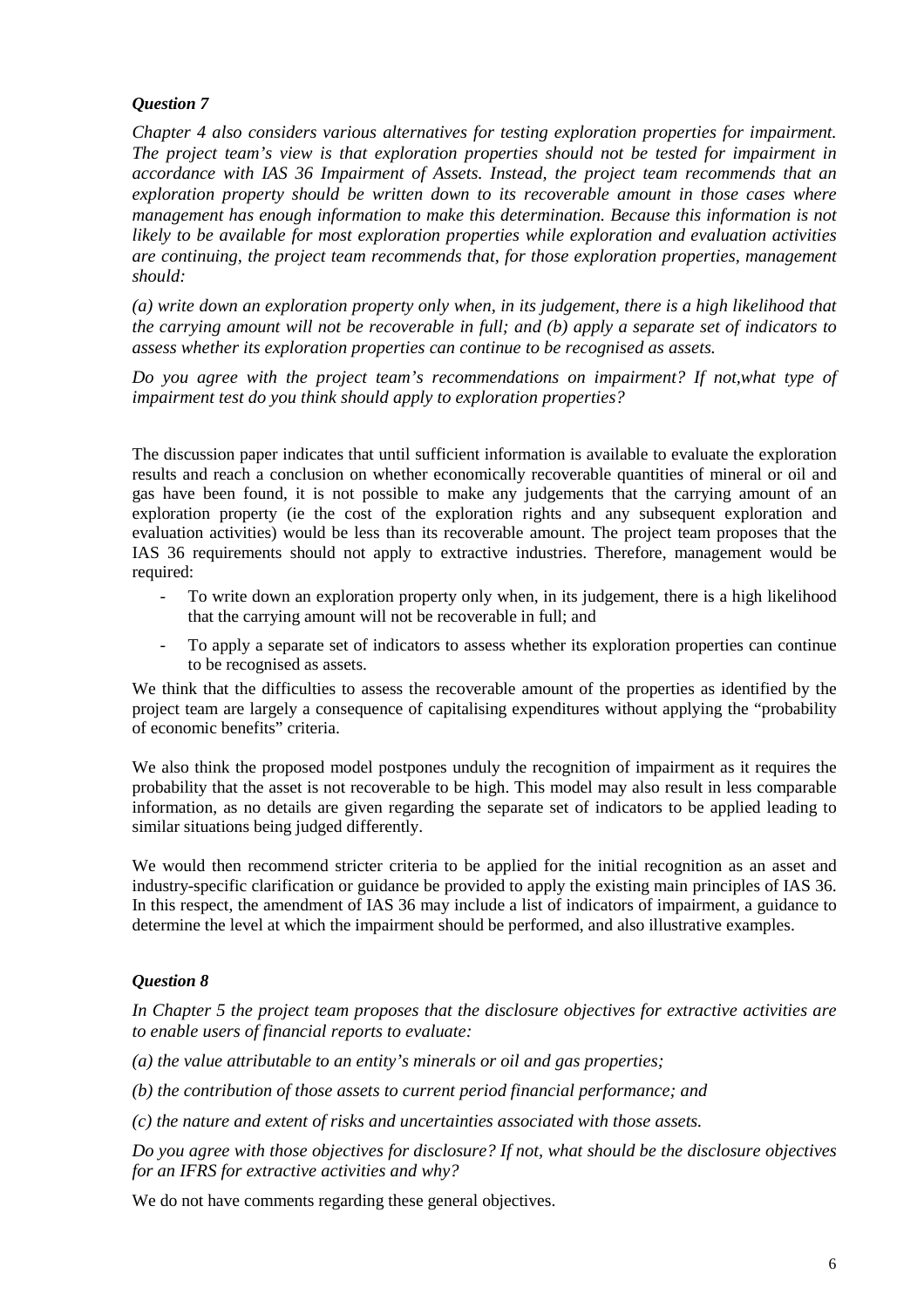*Also in Chapter 5, the project team proposes that the types of information that should be disclosed include:* 

*(a) quantities of proved reserves and proved plus probable reserves, with the disclosure of reserve quantities presented separately by commodity and by material geographical areas;* 

*(b) the main assumptions used in estimating reserves quantities, and a sensitivity analysis;* 

*(c) a reconciliation of changes in the estimate of reserves quantities from year to year;* 

*(d) a current value measurement that corresponds to reserves quantities disclosed with a reconciliation of changes in the current value measurement from year to year;* 

*(e) separate identification of production revenues by commodity; and* 

*(f) separate identification of the exploration, development and production cash flows for the current period and as a time series over a defined period (such as five years).* 

*Would disclosure of this information be relevant and sufficient for users? Are there any other types of information that should be disclosed? Should this information be required to be disclosed as part of a complete set of financial statements?* 

In our view, the proposed disclosures are too voluminous and in some cases not relevant. We would therefore suggest that any new project undertaken by the IASB regarding the extractive industries better assess the costs and benefits of the required disclosures.

Our first main concern about the project team proposals is related to quantities of proved reserves and proved plus probable reserves. Our main comments are stated below:

- The discussion paper has not sufficiently explained the rationale for disclosing both proved and probable reserve quantities in the notes of financial statements.
- In practice, this information is generally provided in the annual reports but outside the financial statements and in many jurisdictions reserve data are available in regulatory filings.
- In the meantime, it is true that information about quantities is used to determine several accounting data such as depreciation, impairment or decommissioning provision.
- The informative value of proved and probable reserves is quite different. We are of the view that probable reserve quantities are more relevant information for management purposes and that there is little if any similar data disclosed by entities operating in other industries. For instance, neither the production capacity of an industrial entity nor the potential backlog of customer orders are required to be disclosed in the notes to financial statements. Moreover, adding proved and probable reserve quantities may lead to a non relevant figure as both data have different natures.
- Information about quantities is partly based on management's assumptions regarding the commodity price. Therefore, disclosed quantities are not useful if users have no insight on the price assumptions.
- All these observations argue in favour of a more extensive analysis of the placement of the information related to quantities of reserve (in or out of the notes) and on how users may use this information.

Our second main concern relates to the discussion paper proposal that entities should disclose a current value of their reserves. We think that there is no use, in the notes to financial statements, for a measurement attribute that has been qualified as unreliable or not relevant for items recognised in the balance sheet. Further, the project team's proposals may also create a comparability issue due to the importance of management assumptions.